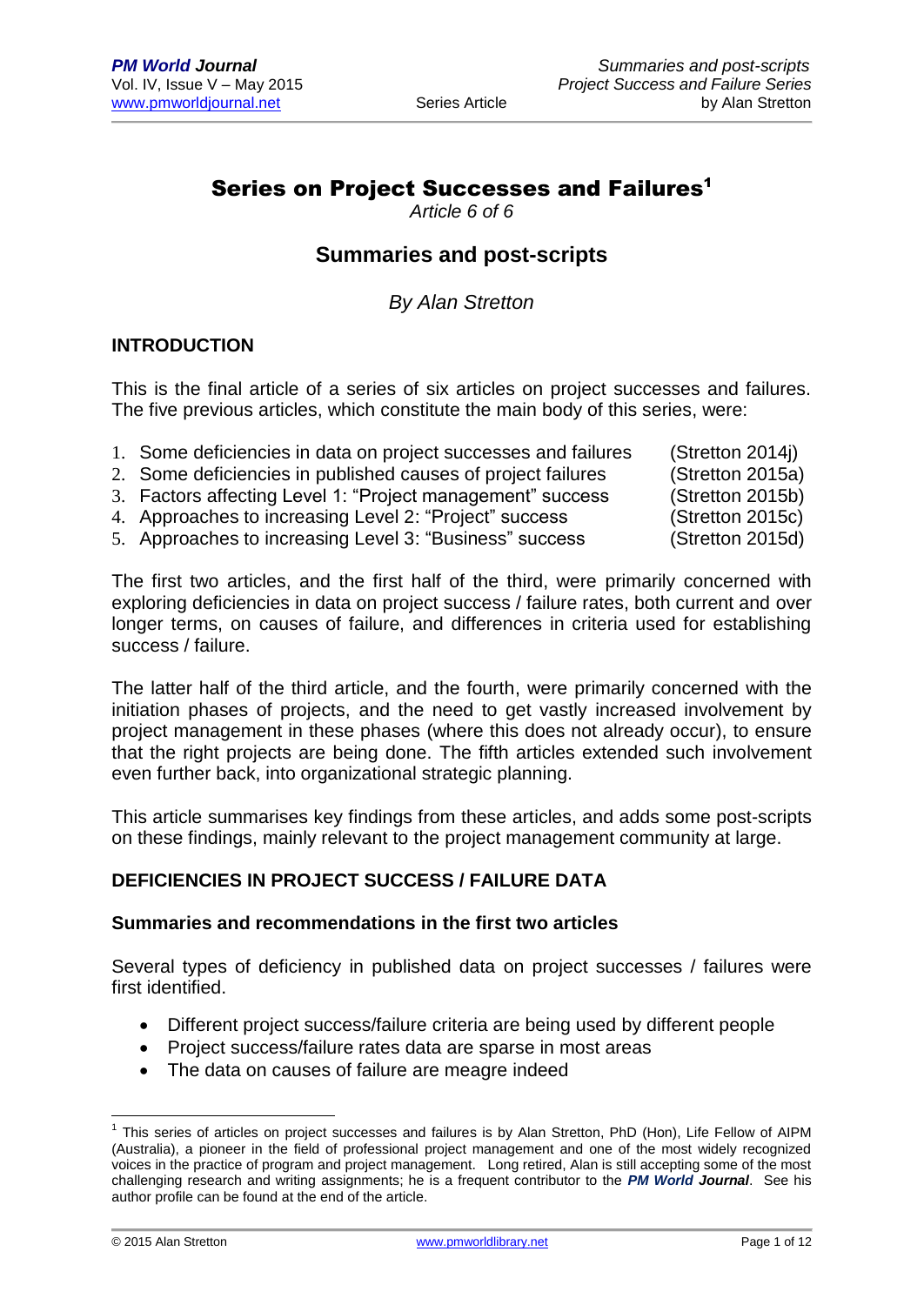These deficiencies indicate, first, that we simply do not have consistent, comparable validated data on project successes / failures rates for most project types and/or application areas. The best data we have are for software projects and megaprojects. In both areas, there appears to be broad agreement that project failure rates are a good deal higher than they should be. If this applies for these two types of projects, what is the situation with other project types and/or application areas? We simply do not know.

Deficiencies with data are even more evident when it comes to causes of failure, where the available data are much too meagre to be seen as representative in any area.

The above led to the following summarising conclusions/suggestions at the end of the second article.

*A suggestion (or challenge) here is for global project management organisations (IPMA, PMI, apfpm, etc) to jointly create a framework to develop and share project success/ failure data, covering the widest possible range of project management types and application areas. This would include*

- *Developing and agreeing common criteria for project success/ failure;*
- *Collecting and sharing validated data on success/ failure rates;*
- *Researching and sharing validated data on success drivers/ failure causes.*

I nominated global project management organizations because they would appear to be the only members of the project management community who have the coverage to initiate such a framework, and to undertake such data collection/collation.

#### **Levels of success in the project context**

Another perspective on success in the project context was introduced early on. Three writers had identified three basic levels of success, which I described as follows (combining descriptors by Dalcher 2014, and Cooke-Davies 2004):

Level 1: "Project management" success – "Was the project done right?" Level 2: "Project" success – "Was the right project done?" Level 3: "Business" success – "Was the right project done right, time after time?"

These three levels of success became increasingly significant in the development of this series, as is now introduced.

#### **Two dominant causes of failure in the project context**

Although the cause-of-failure sampling was very meagre, and could not be seen as really representative, the dominance of two cause-of-failure groups appeared to be too pronounced to ignore. These were project initiation-related (40% of total), and operational-related (30% of total) causes of failure.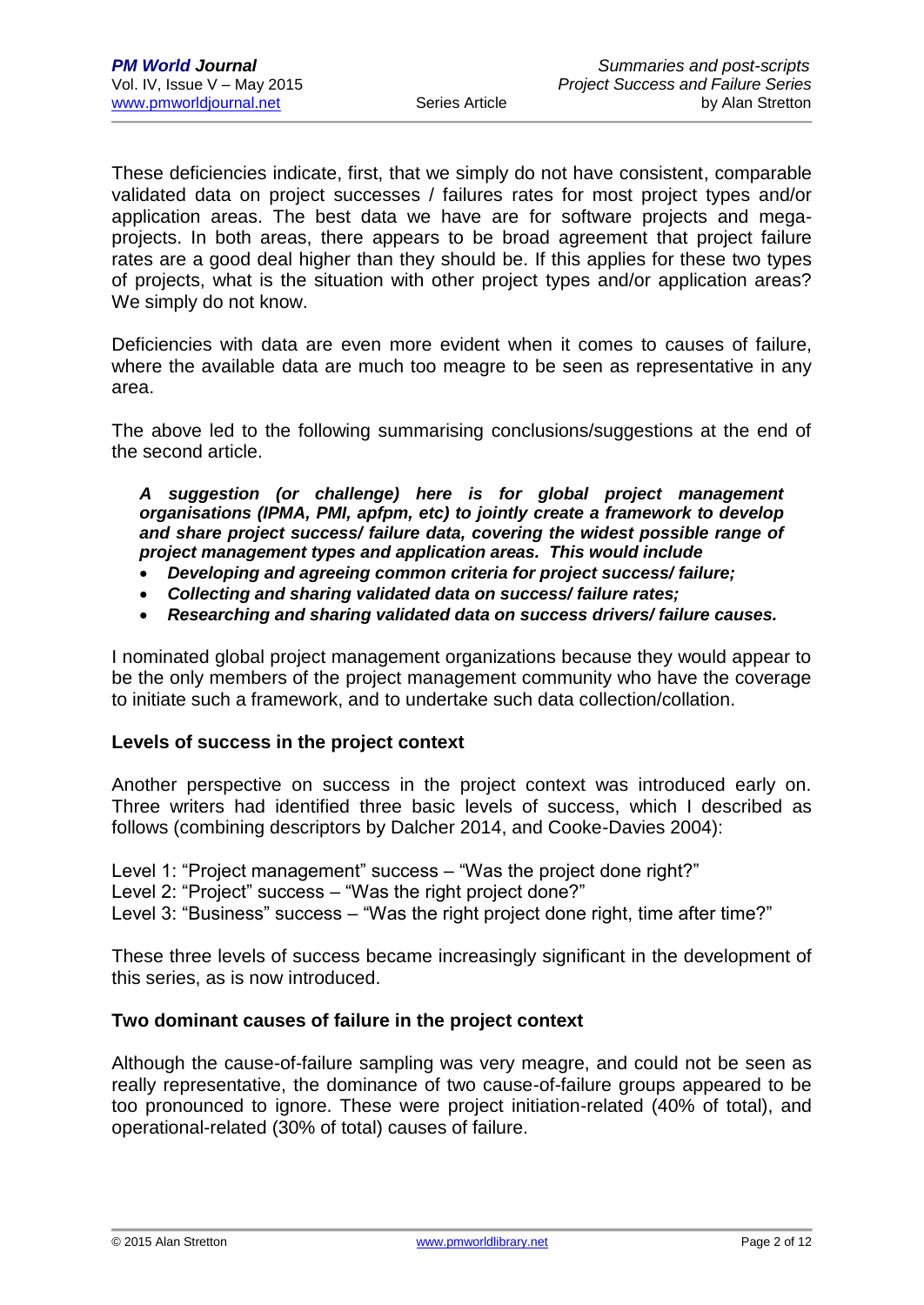These were then examined (in reverse order), initially in the context of how they related to Level 1: "Project management" success – "Doing the project right", in the third article.

## **Project management operational-related causes of failure and Level 1**

It was first noted that most of the eleven components of operational-related failures are standard items common to most project management standards and educational programs. This naturally led to the question as to how effective the broader project management community's efforts have been in setting standards, educational programs, etc.

We simply do not have the hard data on project success / failure trends over time which would help answer this question, and help guide us on the next steps to take. This led to an extension of the above suggestion (or challenge) as follows.

*It seems reasonable to suggest that, if we continued to collect and build on such data, over a period of time we would have solid validated trend data,*  and therefore be in a properly informed position to assess the ongoing *effectiveness of our educational and allied efforts to improve project management operational performance, and to take appropriate actions.*

## **KEY RELEVANCES OF PROJECT INITIATION-RELATED CAUSES OF FAILURE**

#### **Project initiation-related causes of failure and Levels 1 and 2**

Project initiation causes of failure rather obviously directly affect Success Level 2: "Project" success – "doing the right project". It is also clear that deficiencies in any of the activities related to the fifteen project initiation-related causes of failure will flow on to adversely affect subsequent operational activities of the project life cycle, making it more difficult, if not impossible, to "do the project right". This raised the question

#### *If the "right project" is not being done, due to failures in project initiation, how relevant does "doing the project right" become?*

This turned out to be a highly non-trivial question. The way I saw it, in order to "do the project right", it is first necessary to ensure that "the right project is being done". Possible exceptions are "execution-only" situations, such as traditional construction contracting. However, the latter is a much more restricted activity than full project management in the sense we have been concerned with in this series. Therefore, I stand by the above perspective on ensuring that "the right project is being done".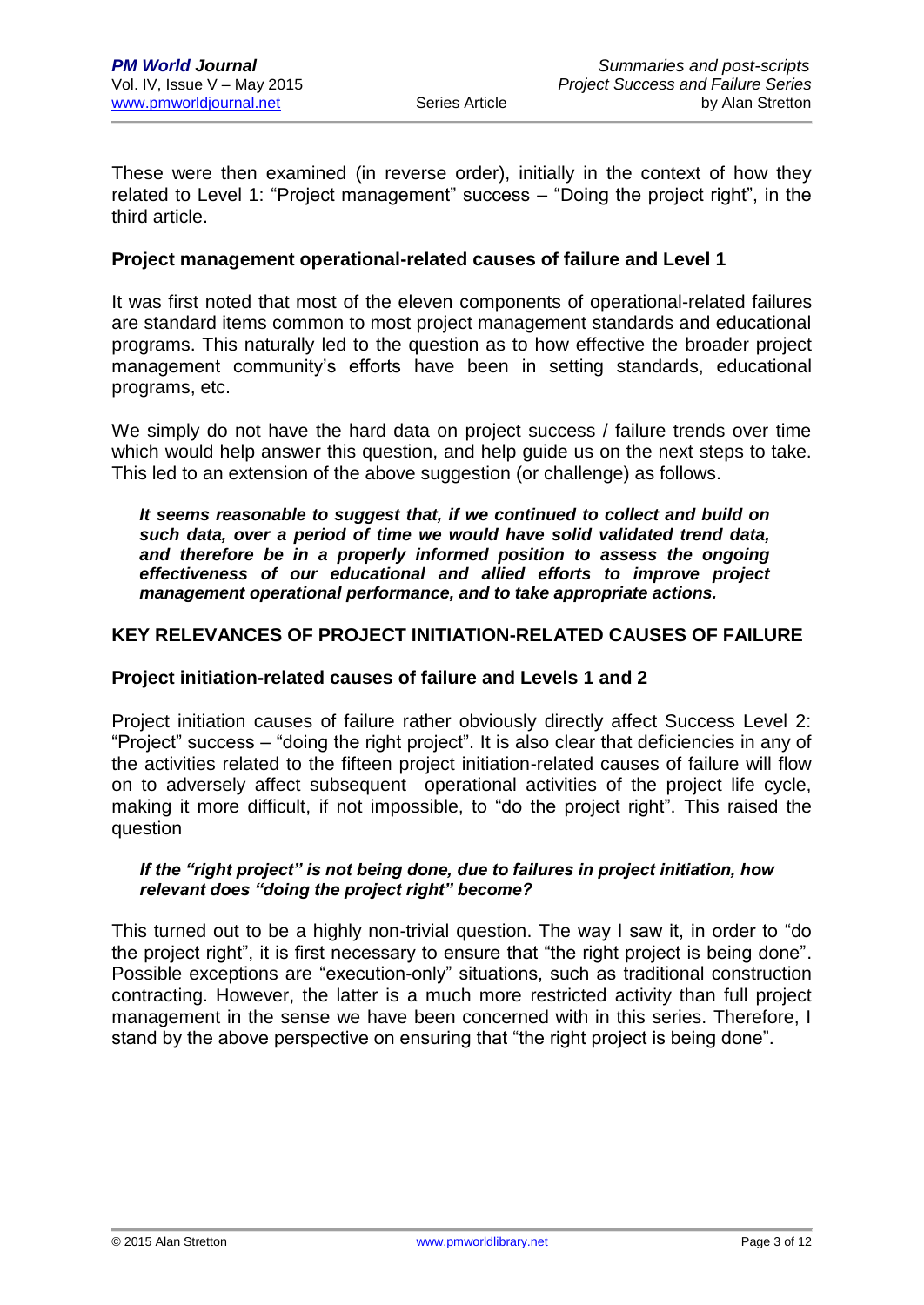## **Implications for individual project managers**

If a project fails because it is not the "right project", the project manager will generally be blamed for the failure, even if the project was "done right", (or as near as you can get to "right" with defective project initiation). Therefore, in most cases the individual project manager has a strong vested interest in ensuring that all project initiation activities have been properly done – i.e. that the "right project" is being undertaken – before agreeing to manage the operational project phases.

If the project initiation activities have not been properly done, the prudent project manager should decline to undertake the project. This was certainly the approach taken by my employers who provided project management services to external clients, and I know of other project practitioners who do the same. I am, of course, well aware that some others who provide such project management services do not follow this approach. However, I believe that, if they continue to provide such services without ensuring that the project initiation has been properly and professionally undertaken, they are doing a disservice to their own longer-term prospects, as well as to the project management community at large.

#### *In summary, it is my contention that project managers must ensure that the project initiation has been properly done, and thence that the "right project" is being undertaken.*

#### **Implications for the project management community**

As just noted, when a project fails because it is not the "right project", the project manager will generally be blamed for the failure, even if the project was "done right". However, in such cases, not only does the individual project manager lose some credibility, but the project management community at large also loses elements of credibility, which can cumulate if this happens too often.

#### *For the project management community, it was concluded that it should do all it can to get into the position of directly influencing, and ultimately controlling, all aspects of project initiation.*

*It was further recommended that all bodies of knowledge of project management, competency standards, educational programs and the like should include specific coverage of all project initiation phases.*

*Finally, it was concluded that the best way for project managers to ensure that the project initiation has been properly done is to become directly involved in the initiation activities. Ways of achieving this, particularly in production-based organizations, are addressed in the fourth and fifth papers of this series.*

These approaches are amalgamated and summarized in Figure 6-1 below.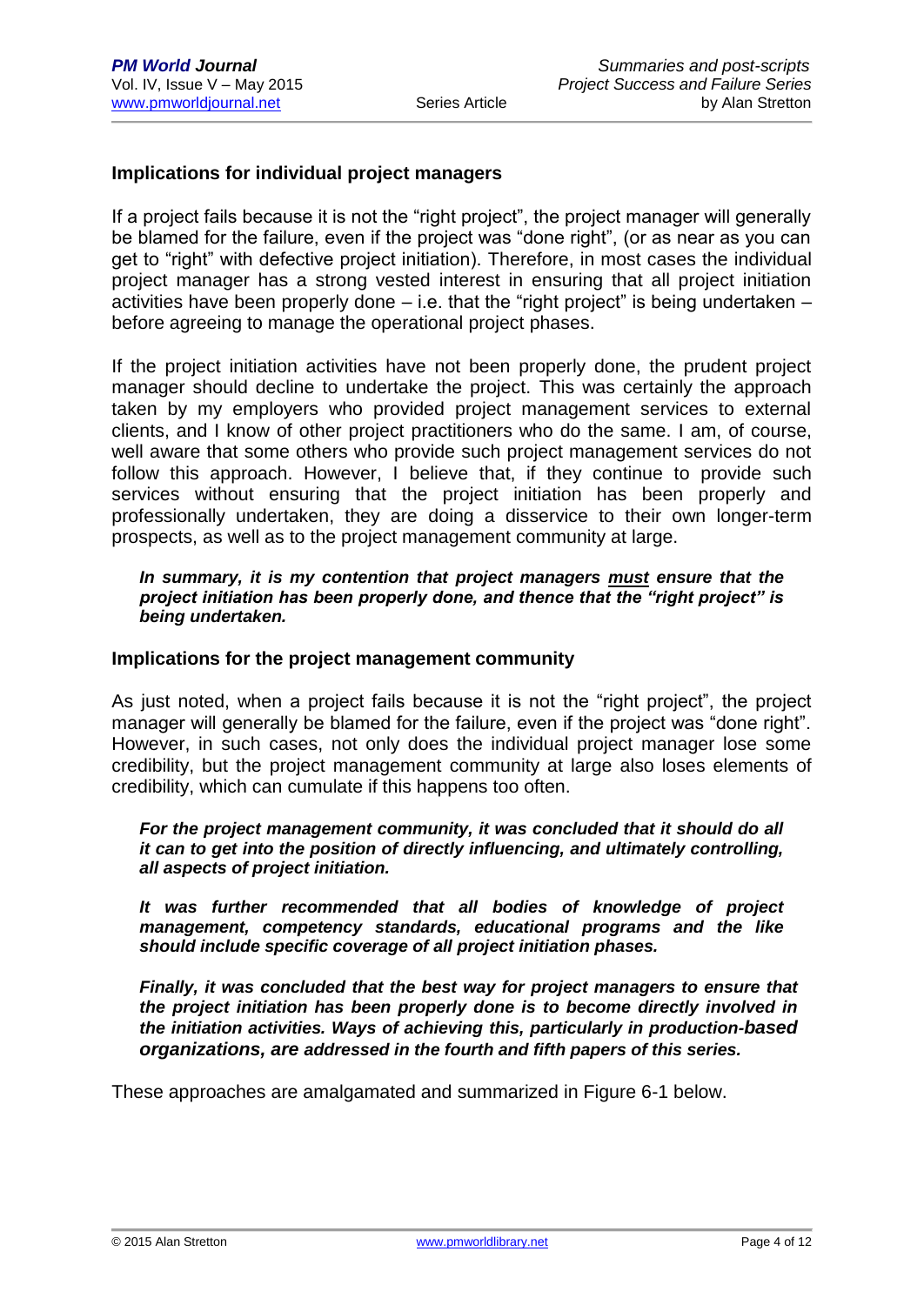

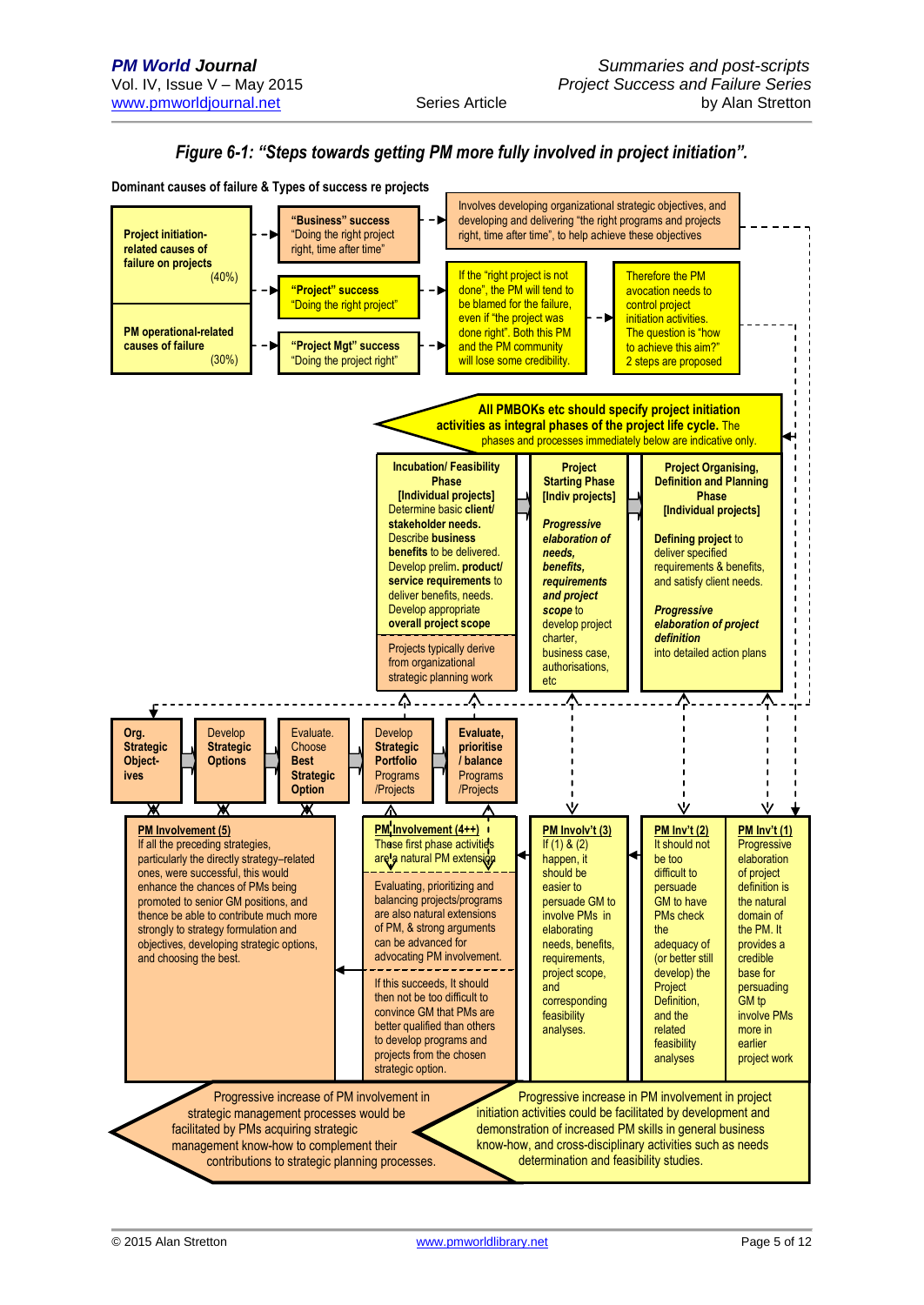The amalgamation of processes in Figure 6-1 is necessarily compressed, but hopefully represents the essence of what is described in greater detail in the earlier articles.

## **A POST-SCRIPT ON IMPLICATIONS FOR PROJECT MANAGERS**

The third article of this series briefly discussed expanding the project manager's role in the context of Naughton's Talent Triangle (Naughton 2013), and the three levels of project success, as follows.



## *Figure 6-2 (orig. Fig. 3-3): Naughton's Talent Triangle, and the three success levels for projects*

Increasing success rates at L2: "Doing the right project" in Figure 6-2 was the subject of the fourth article in this series, and is summarised in the first four yellow "PM Involvement" steps in Figure 6-1 above. As indicated in the lower yellow block arrow, project managers will need to acquire additional skills to successfully increase their involvement in project initiation, broadly along the following lines.

- Individual project managers should first be able to demonstrate skills in managing these initiation phases
- They should also be able to demonstrate business know-how as well as project management know-how
- And they should be able to communicate effectively with senior general management

In like manner, increasing success rates at L3: "Doing the right project right, time after time" was the subject of the fifth article in this series, and is summarized in the more darkly shaded (tan-coloured) lower sections of Figure 6-1. As indicated in these block arrows, increased involvement in these strategic planning processes would be facilitated by project managers doing the following:

- Extending their general business know-how
- Progressively acquiring strategic management know-how and skills, which, when coupled with project management skills in progressive elaboration, are seen to
- Adding value to the strategic management processes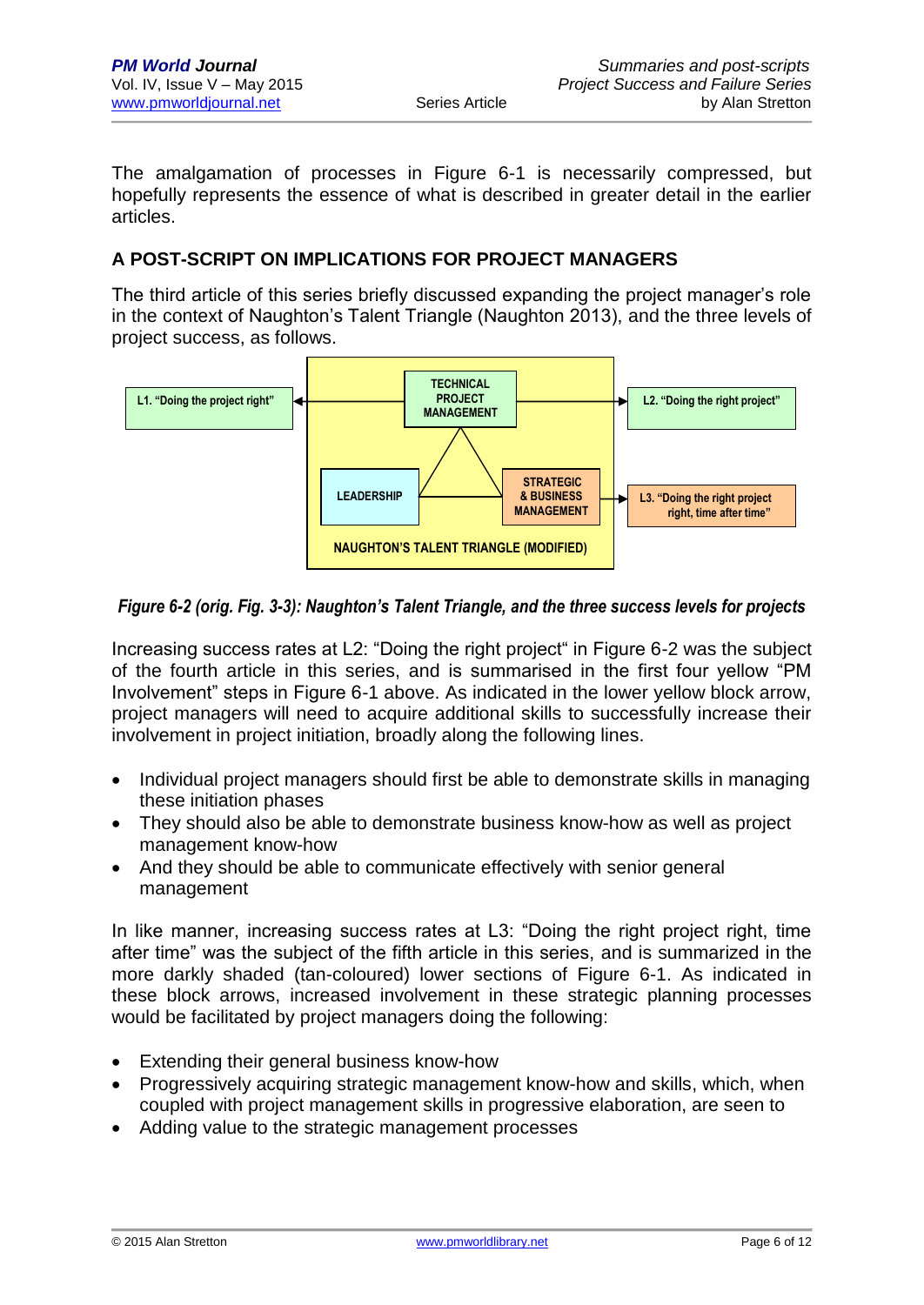These also have implications for the project management community, particularly in terms of extending education programs to cover these new types of skills. However, there are other implications for the project management community, as now discussed.

## **SOME POST-SCRIPTS ON IMPLICATIONS FOR THE PM COMMUNITY**

#### **Moving on from "execution-only" perspectives**

The "execution-only" practice with which I am most familiar is traditional construction contracting. My position is that I do not regard this as a fundamental element of project management, because it commonly separates design and construction responsibilities, and thence does not have the single-responsibility attribute which I regard as an integral part of project management.

However, separation of project initiation from project delivery is an equally "execution-only" practice. It appears to be the case that significant sections of the project management community still have the perspective that project management is such a practice, focused on delivering a project within specified time/cost/scope objectives. This is what we have described as a Success Level 1 perspective – i.e. "doing the project right". PMI's PMBOK Guide has frequently been cited as representing this perspective. For example Morris et al 2006 say:

The PMBOK Guide reflects a strong execution orientation, having hardly any material on strategy and project definition, the management of external factors, or human behaviour.

It has been argued in this series that project management should be involved from the very beginning of initiation processes, whether it be via needs-and-requirements determination leading up to project definition, as developed in the fourth article of the series, or even more fundamentally via organisational strategic planning, and thence establishing the strategic portfolio of projects to implement the strategic plan, as discussed in the fifth article. I believe we are increasingly moving this way, and hopefully arguments in this series may help accelerate this process.

However, this is not enough on its own. We also need a reduction of "execution-only" perspectives in the broader community, particularly within the ranks of general management, if we are going to make significant inroads into first influencing, and then controlling, project initiation processes. A series of processes involving progressive infiltration have been recommended in the fourth and fifth articles, but more is needed.

The earlier recommendation that all bodies of knowledge of project management, competency standards, educational programs and the like should include specific coverage of all project initiation phases has particular relevance as regards general management perceptions of project management. As Morris et al 2006 say,

….if project management is defined using the PMBOK Guide paradigm then it is not particularly surprising that senior managers are reported as thinking that project managers should not be involved in strategic issues or project definition, or procurement, as research by Crawford for example recently reported.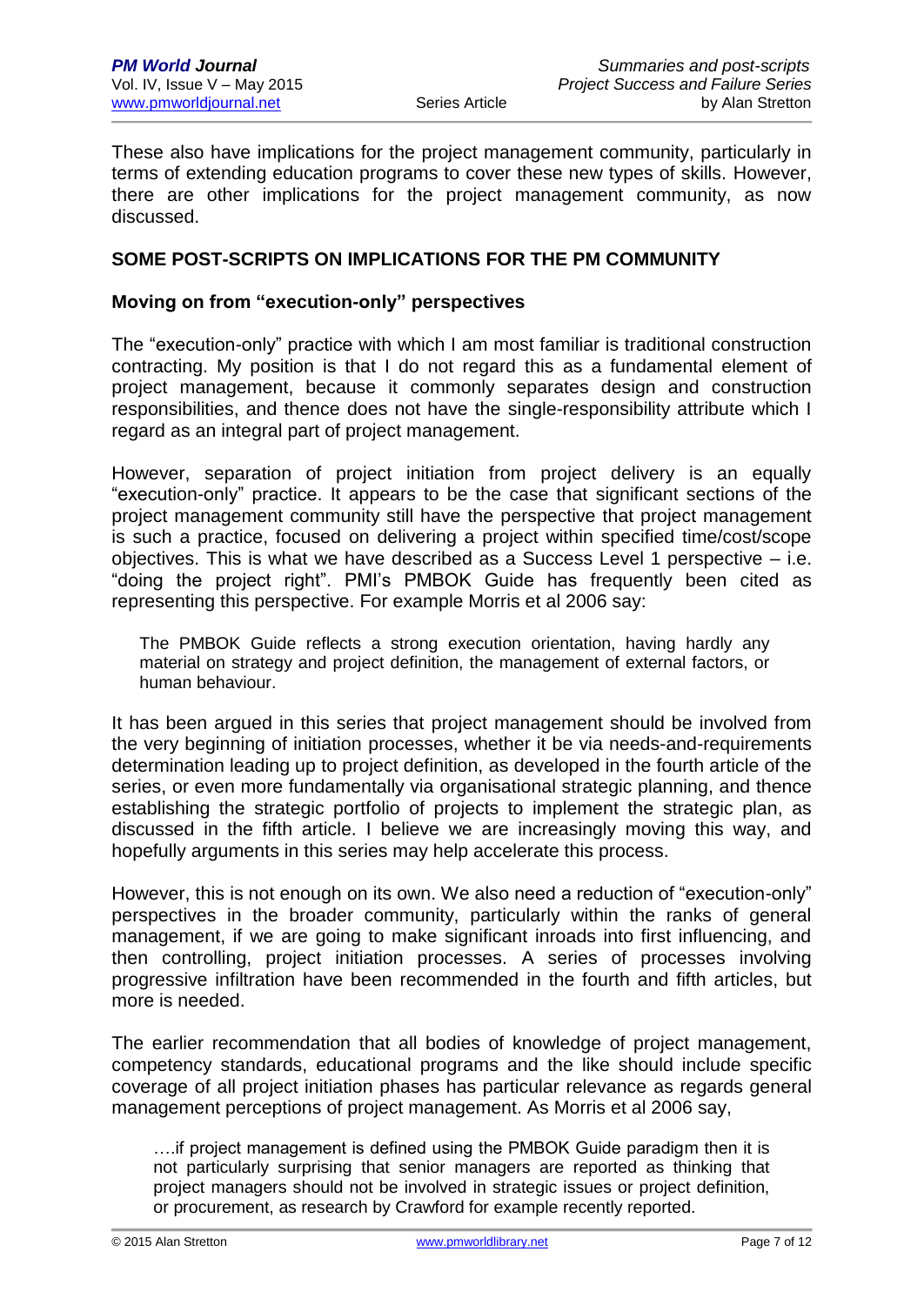There are some other considerations relating to implications of the earlier recommendations for the project management community, as follows.

## **Moving project management from a 'product' to a 'client' orientation**

For very many years I have been arguing that the project management community's focus continues to be on the product it produces  $-$  i.e. the project  $-$  rather than on the broader ends to which the project contributes, which has to do with benefits to customers and key stakeholders. Hopefully this is starting to change a little, with increasing emphasis on the latter. However, we still have a long way to go.

If we look at the interaction of project management and general management in a broader context, this product orientation is reflected by a project management perspective I have heard all too often, which says, in effect (to put it crudely), "Look here, general managers/ senior executives, we have this terrific product called project management, which you should be using. Now why don't you (unaware lot) wake up to yourselves, and use our splendid product?" If you put yourself into the unaware general manager's shoes, how would you react to such an exhortation? Not very positively, I would imagine.

I believe that the project management community has failed to effectively communicate a "sympathetic" image to the general management community – using the descriptor "sympathetic" in the sense of suggesting and/or illustrating potential benefits accruing to general management through appropriately embracing project management.

The alternative to a product orientation is a client orientation. This focuses on the needs of the client/customer – in this general case, senior general management at large, and the organisation's customers.

I have written extensively on the primary importance of determining/confirming the needs of individual clients/client organisations in the project context (e.g. Stretton 2013e, 2010n, 2009h, 2009c). These contributions have mainly derived from direct experience, both personal, and via the experiences of many colleagues in this context.

I cannot claim equivalent depth of experience in the much broader domain where the clients are senior general managers at large, and in a multitude of contexts. However, it seems self-evident that project management would benefit from a stronger client orientation in these broader contexts.

Putting it another way, project managers should never forget that, from a client's perspective, a project is simply a means to help achieve the client's broader ends. This understanding should always be paramount in all communications with the client.

We now look a little further into the latter, in the senior general management context.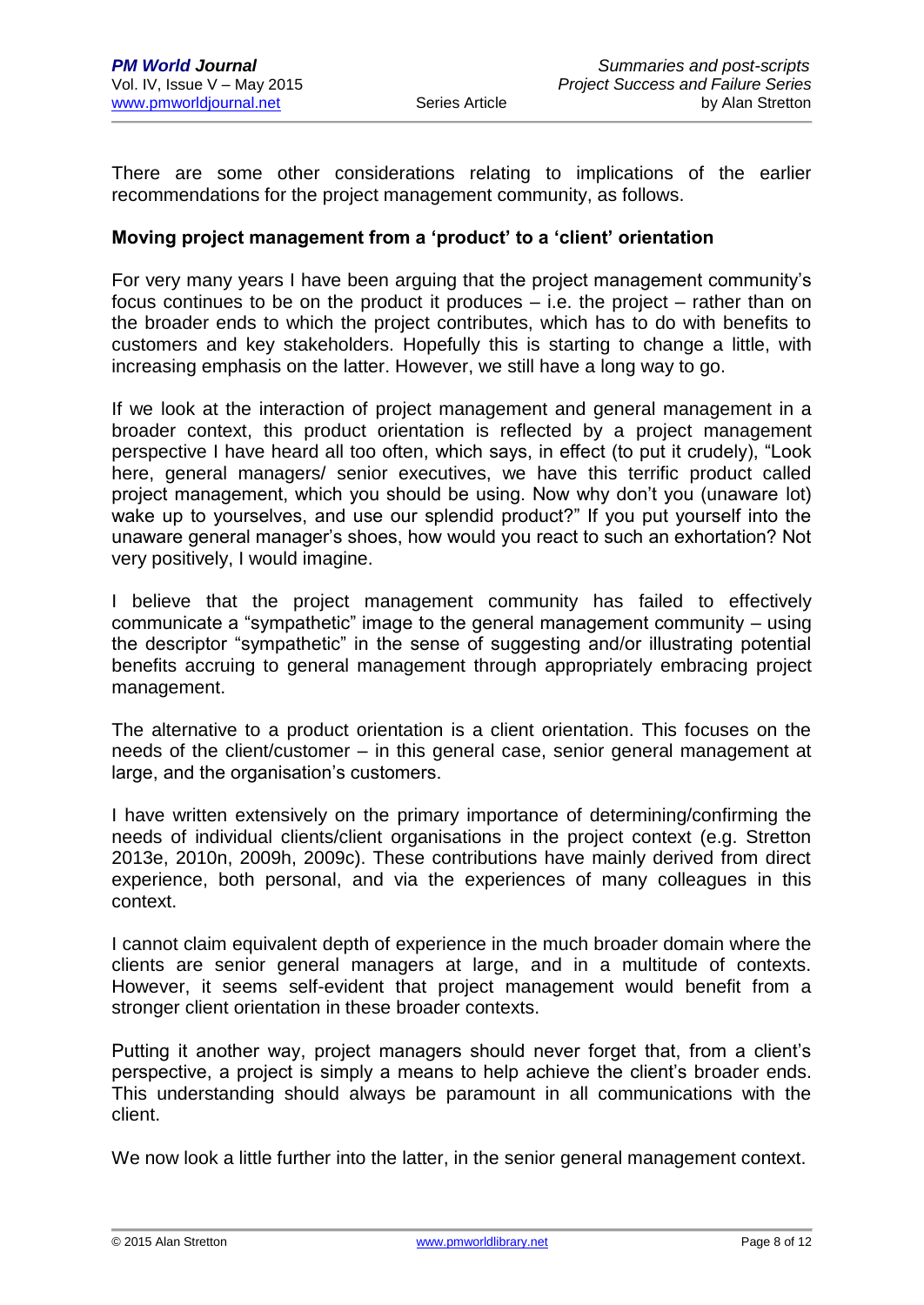## **Communicating more effectively with senior general management**

There are substantial materials in the project management literature about how important projects are to business (or equivalent operational) success. This seems transparently obvious to project managers. However, as implied above, it is evidently far from obvious to substantial numbers, if not the majority, of general management people.

The direct implication is that project management has failed to communicate effectively with senior general management. As just discussed, I believe this is substantially due to a prevailing product orientation of the project management community. However, a switch to a client orientation will need to be accompanied by substantially improved communications with the general management clients.

Effective communications with general management are high on the list of Ed Merrow's plan to redefine project management in the mega-project context, as reported by Klaver 2012 [order of bullet points changed].

His plan to redefine project management for large projects is based heavily on communication and education, as well as

- A greatly strengthened capability to communicate effectively to those who do not understand the havoc they create;
- The skill and willingness to speak the truth to power and do so effectively.
- More business education for project professionals;
- To see ourselves and to be seen as equal partners with the businesses in creating successful capital assets;

The first two bullet points are directly concerned with more effective communications. The third bullet point on business education was briefly discussed in "A post-script on implications for project managers". The final point is one of self-perception, at the other end of the scale from "execution-only" perceptions.

#### **Implications for professionalization**

Many in the project management community aspire to have project management recognized as a profession in the sense which I termed the "specific interpretation" in Stretton 2013g – i.e. in the way that law and medicine are recognized as specific professions in the UK and Australia, for example.

I suggest that if project managers do not directly control the whole of their field of practice – i.e. if they do not control all project initiation phases and activities – their chances of being recognized as a profession in the above sense are seriously jeopardized. Perhaps this may provide extra motivation for some to get serious about controlling project initiation activities.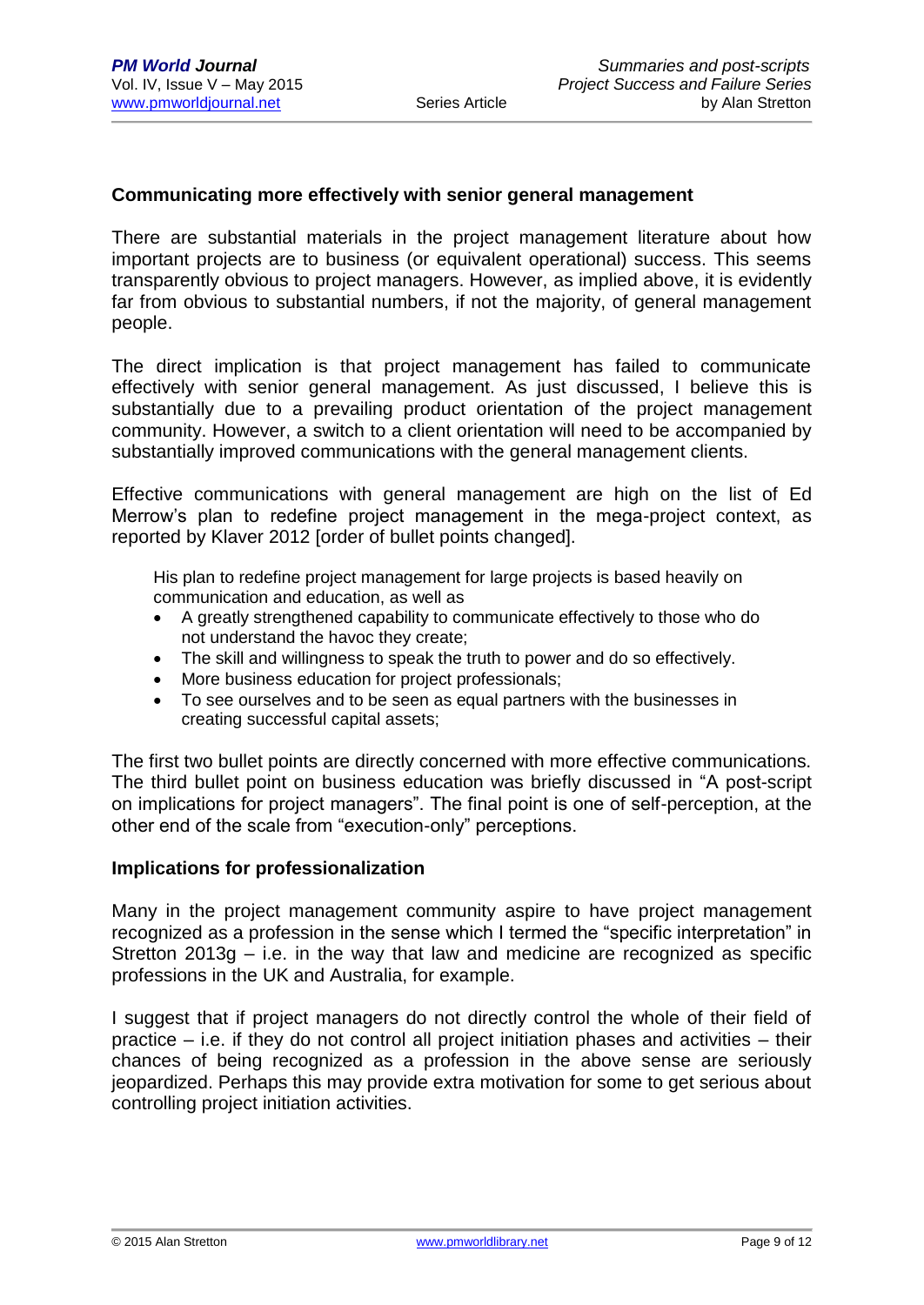## **SUMMARY / CONCLUSIONS**

The main points of this series of articles on project successes / failures were summarised in the first part of this final article. These were followed by some postscripts, which were broadly concerned with ways and means of developing more user-friendly images of project management in the general management community.

Finally, I can only hope that some representative project management institutes/ associations, and individual project managers, will pick up and run with the challenges posed in these articles.

#### **ACKNOWLEDGEMENT**

A final "thank you" to my AIPM colleague Bill Young for his help in critiquing this series of articles, which has led to substantial improvements from earlier drafts. However, all deficiencies remain my responsibility.

#### **REFERENCES**

COOKE-DAVIES Terry (2004). Project success. In *The Wiley Guide to Managing Projects, Eds Peter W G Morris & Jeffrey K Pinto,* Hoboken, NJ; John Wiley & Sons. Chapter 5, pp 99-122.

DALCHER D (2014). "Rethinking success in software projects: Looking beyond the failure factors". In *Software Project Management in a Changing World,* Eds. G Ruhe & C Wohlin, Springer, pp29-52.

KLAVER Ali (2012). Speed Kills: Megaprojects around the world fail by a staggering 65%. *Project Manager (The Magazine of the Australian Institute of Project Management),* December-January 2012, pp 19-21.

MORRIS, P W G, L CRAWFORD, D HODGSON, M M SHEPHERD, J THOMAS (2006). "Exploring the role of formal bodies of knowledge in defining a profession – The case of project management". *International Journal of Project Management,* Vol 24, Issue 8, pp 710-721.

NAUGHTON, Ed (2013). "IPMA education and training series: The iron triangle under threat!" *PM World Journal*, Vol II, Issue XII, December.

STRETTON Alan (2015d). *Project Successes and Failures Series (5)*: Approaches to increasing Level 3: "Business success" *PM World Journal*, Vol IV, Issue IV, April.

STRETTON Alan (2015c). *Project Successes and Failures Series (4)*: Approaches to increasing Level 2: "Project" success. *PM World Journal*, Vol IIV, Issue III, March.

STRETTON Alan (2015b). *Project Successes and Failures Series (3)*: Approaches to increasing Level 1: "Project management" success. *PM World Journal*, Vol IV, Issue II, February.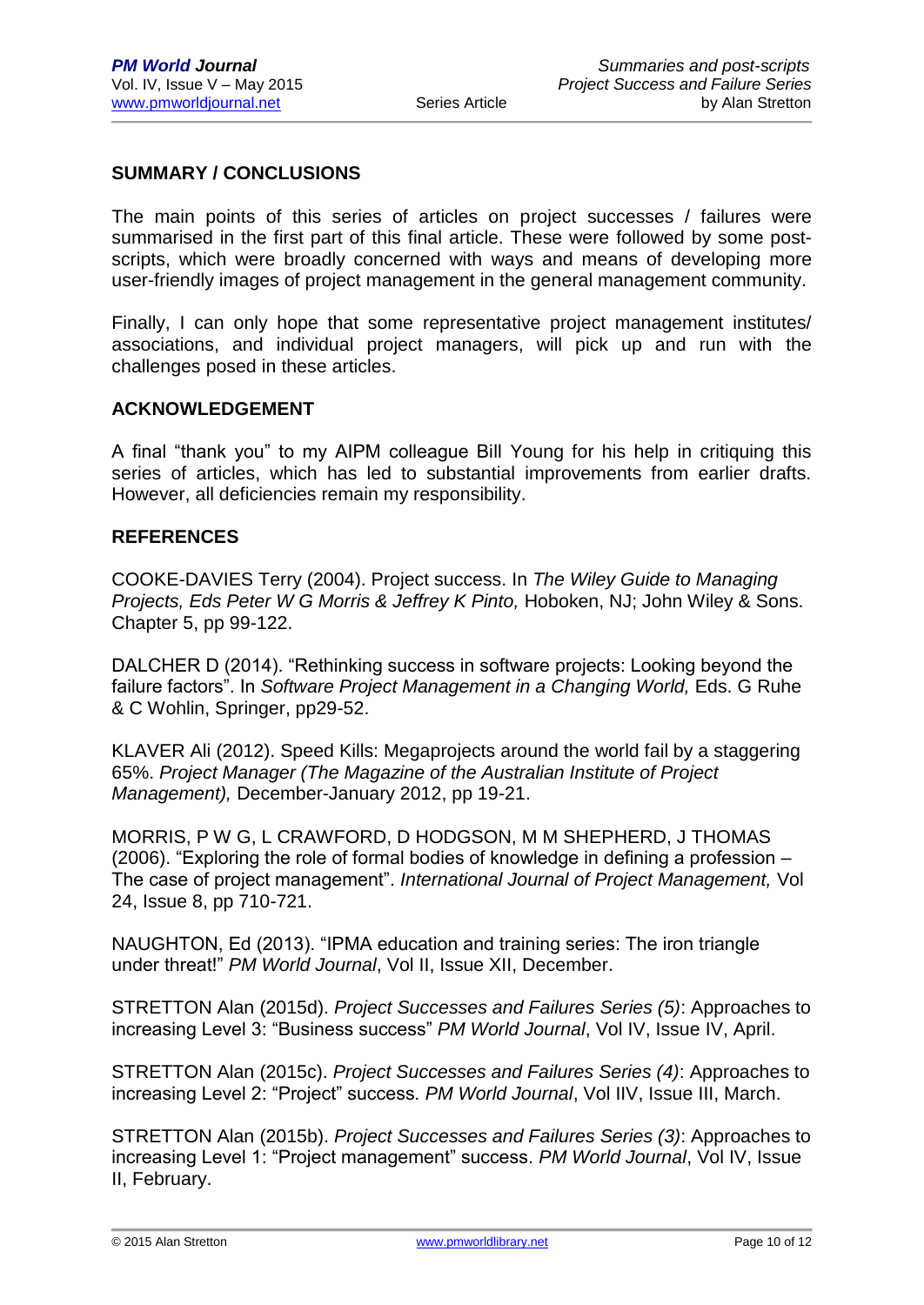STRETTON Alan (2015a). *Project Successes and Failures Series (2)*: Some deficiencies in published causes of project failures. *PM World Journal*, Vol IV, Issue I, January.

STRETTON Alan (2014j). *Project Successes and Failures Series (1)*: Some deficiencies in data on project successes and failures. *PM World Journal*, Vol III, Issue XII, December.

STRETTON Alan (2013g). A note on project management, and different understandings of the nature of professions and professionals . *PM World Journal*, Vol II, Issue VII, July.

STRETTON Alan (2013e). Identifying/verifying customers' needs before specifying product/service requirements in the program/project context. *PM World Journal*, Vol II, Issue V, May.

STRETTON Alan (2010n). "Moving a project organisation to a customer/marketfocused orientation". *PM World Today*, Vol XII, Issue XII, December.

STRETTON Alan (2009h). "Adding marketing perspectives to program/project management?". *PM World Today*, Vol XI , Issue XII, December

STRETTON Alan (2009c). "Classifying program/project customers/clients?" *PM World Today*, Vol XI, Issue VII, July.